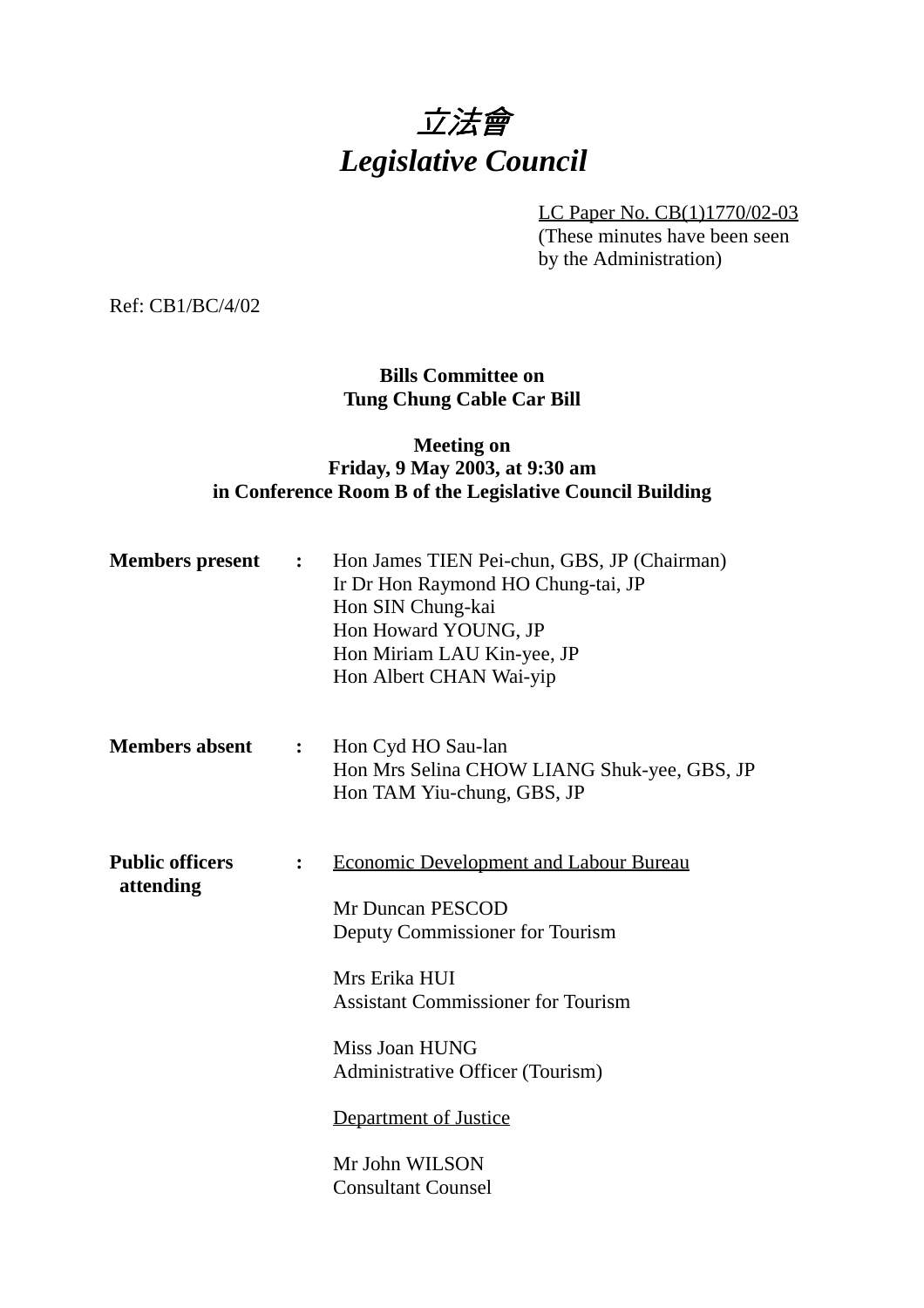Ms Carmen CHU Senior Government Counsel

| <b>Clerk in attendance :</b> | Mr Andy LAU                    |
|------------------------------|--------------------------------|
|                              | Chief Assistant Secretary (1)2 |
|                              |                                |

**Staff in attendance :** Miss Connie FUNG Assistant Legal Adviser 3

> Ms Debbie YAU Senior Assistant Secretary (1)1

\_\_\_\_\_\_\_\_\_\_\_\_\_\_\_\_\_\_\_\_\_\_\_\_\_\_\_\_\_\_\_\_\_\_\_\_\_\_\_\_\_\_\_\_\_\_\_\_\_\_\_\_\_\_\_\_\_\_\_\_\_\_\_\_\_\_\_\_\_\_

#### Action

# **I Confirmation of minutes and matters arising**

(LC Paper No. CB(1)1556/02-03 - Minutes of meeting held on 11.4.2003)

**1** The minutes of the meeting on 11 April 2003 were confirmed.

## **II Information papers issued since last meeting**

|                                    | (LC Paper No. $CB(1)1601/02-03(01)$ - Information paper provided by the |
|------------------------------------|-------------------------------------------------------------------------|
|                                    | Administration in response to issues                                    |
|                                    | raised at the meeting on 28.4.2003;                                     |
|                                    | LC Paper No. $CB(1)1601/02-03(04)$ - The Administration's response to   |
|                                    | written submissions put forward by                                      |
|                                    | New Lantao Bus Co. (1973) Ltd and                                       |
|                                    | Mr YEUNG Wai-sing, Eastern                                              |
|                                    | District Council Member; and                                            |
| LC Paper No. $CB(1)1601/02-03(05)$ | - Financial information on the Tung                                     |
|                                    | Chung Cable Car Project provided by                                     |
|                                    | the MTR Corporation Limited.)                                           |

- 2. The Bills Committee deliberated (Index of proceedings attached at **Annex A**).
- 3. Members noted the information papers issued since last meeting.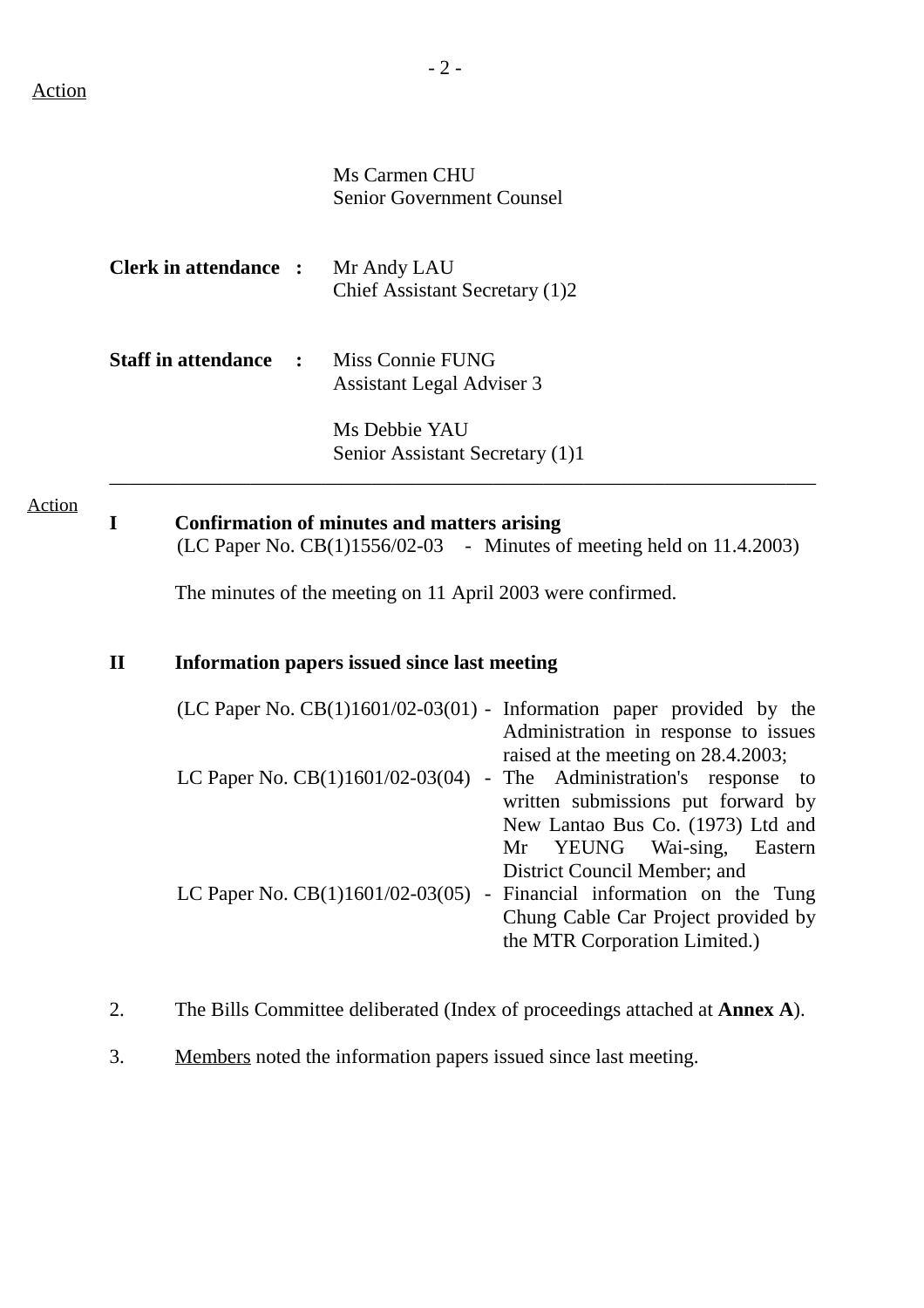#### Action

| Ш | <b>Committee Stage amendments</b>   |                                       |
|---|-------------------------------------|---------------------------------------|
|   | (LC Paper No. CB(1)1601/02-03(02) - | Letter dated 29.4.2003 from Assistant |
|   |                                     | Legal Adviser to the Administration;  |
|   | LC Paper No. $CB(1)1601/02-03(03)$  | The Administration's reply<br>dated   |
|   |                                     | 5.5.2003 to the Assistant<br>Legal    |
|   |                                     | Adviser;                              |
|   | LC Paper No. CB(1)1601/02-03(07)    | - Committee Stage amendments on the   |
|   |                                     | and the explanatory<br>Bill<br>notes  |
|   |                                     | prepared by the Administration        |
|   |                                     | (revised version); and                |
|   | LC Paper No. CB(1)1635/02-03(01)    | Marked-up copy of the Committee       |
|   | (Tabled and subsequently circulated | Stage amendments to be moved by the   |
|   | to members on $12$ May 2003)        | Administration)                       |

4. In response to members' comments on the draft Committee Stage amendments (CSAs) as set out in LC Paper No. CB(1) 1601/02-03(07), the Administration agreed to consider a number of technical amendments to improve the text of the Bill. Members requested that the revised CSAs be circulated to members for consideration.

5. The Bills Committee requested the Assistant Legal Adviser (ALA) to advise whether any exemptions granted to the MTR Corporation Limited (MTRCL) under other Ordinances would be applicable to the Tung Chung Cable Car Bill in the event that the franchise to operate the Cable Car System was granted to MTRCL.

(*Post-meeting note:* ALA had advised that to decide whether MTRCL, if granted the franchise to operate the Cable Car System, could rely on the exemption provisions provided in other Ordinances in respect of the System, it was necessary to consider whether the scope of those other Ordinances was such as to apply to the operation of the Cable Car System. For example, the scope of the Noise Control Ordinance (Cap. 400) would seem to be wide enough to apply to the control of noise emanating from the Cable Car System. As such, if a noise abatement notice was served on MTRCL under section 13 of Cap. 400 in respect of the System, MTRCL would be able to rely on section 37 of that Ordinance. If the policy intent was to disapply section 37 of Cap. 400, consideration might be given to include an express provision in the Bill to reflect this intent. ALA had also looked at other legislation of similar nature to the Noise Control Ordinance, including the Air Pollution Control Ordinance (Cap. 311), Waste Disposal Ordinance (Cap. 354) and Water Pollution Control Ordinance (Cap. 358), and found that these Ordinances did not contain any provision similar to section 37 of Cap. 400. The Administration subsequently advised that it intended to move a new CSA to clause 20 to the effect that section 37 of Cap. 400 should not apply to construction works as defined in the Bill or the operation of the Cable Car System. Members were consulted vide LC Paper No. CB(1)1656/02-03 and they raised no objection to the proposal.)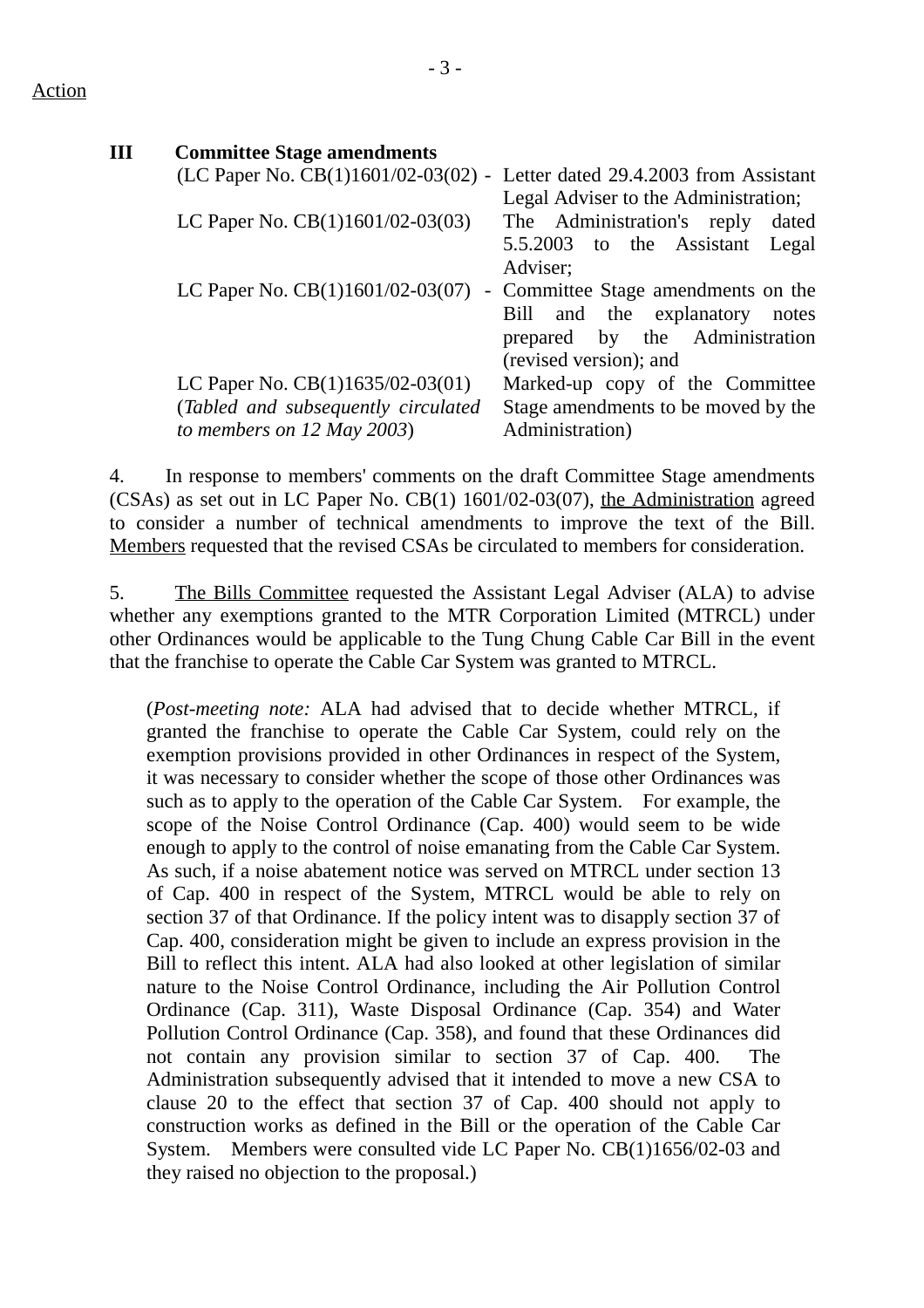#### **IV Any other business**

6. The Bills Committee agreed that if members raised no further comments on the revised CSAs put forward by the Administration, the Chairman should submit a report to the House Committee on 16 May 2003, recommending the resumption of Second Reading debate on the Bill.

7. There being no other business, the meeting ended at 10:25 am.

Council Business Division 1 Legislative Council Secretariat 27 May 2003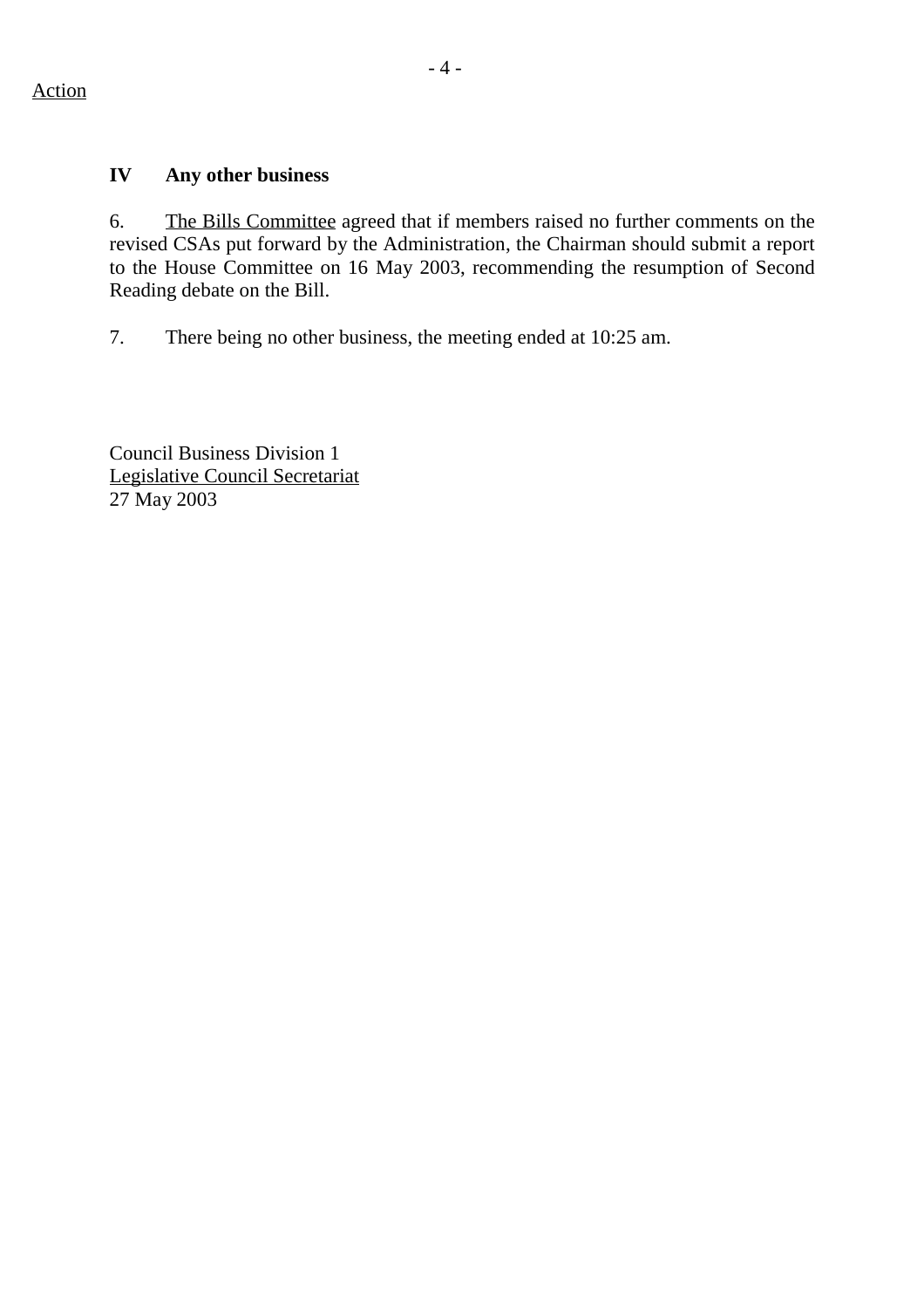## **Annex A**

#### **Proceedings of the meeting of the Bills Committee on Tung Chung Cable Car Bill Friday, 9 May 2003, at 9:30 am in Conference Room B of the Legislative Council Building**

| <b>Time</b>        | <b>Speaker</b>                                                         | Subject(s)                                                                                                                                                                                                                                                                                                                                                                                                                                                                                                                                                                                 | <b>Action</b>                                  |
|--------------------|------------------------------------------------------------------------|--------------------------------------------------------------------------------------------------------------------------------------------------------------------------------------------------------------------------------------------------------------------------------------------------------------------------------------------------------------------------------------------------------------------------------------------------------------------------------------------------------------------------------------------------------------------------------------------|------------------------------------------------|
|                    |                                                                        |                                                                                                                                                                                                                                                                                                                                                                                                                                                                                                                                                                                            | required                                       |
|                    |                                                                        |                                                                                                                                                                                                                                                                                                                                                                                                                                                                                                                                                                                            |                                                |
|                    |                                                                        | Agenda Item I - Confirmation of minutes and matters arising                                                                                                                                                                                                                                                                                                                                                                                                                                                                                                                                |                                                |
| 000000 -<br>000010 | Chairman                                                               | • Introductory remarks                                                                                                                                                                                                                                                                                                                                                                                                                                                                                                                                                                     |                                                |
|                    |                                                                        | • Confirmation of minutes of meeting on 11<br>April 2003                                                                                                                                                                                                                                                                                                                                                                                                                                                                                                                                   |                                                |
|                    |                                                                        | Agenda Item II - Information papers issued since last meeting                                                                                                                                                                                                                                                                                                                                                                                                                                                                                                                              |                                                |
| 000011 -           | Chairman                                                               | · Briefing by the Administration on LC Paper                                                                                                                                                                                                                                                                                                                                                                                                                                                                                                                                               |                                                |
| 000235             | Administration                                                         | Nos. CB(1) 1601/02-03(01), (04) and (05)                                                                                                                                                                                                                                                                                                                                                                                                                                                                                                                                                   |                                                |
|                    | Agenda Item III - Committee Stage amendments                           |                                                                                                                                                                                                                                                                                                                                                                                                                                                                                                                                                                                            |                                                |
| 000236 -           | Chairman                                                               | · Views on Committee Stage amendments                                                                                                                                                                                                                                                                                                                                                                                                                                                                                                                                                      | The Assistant Legal                            |
| 001823             | Administration<br>Mr Albert CHAN                                       | (CSAs) to be moved by the Administration<br>(LC Paper No. CB(1) 1635/02-03(01))                                                                                                                                                                                                                                                                                                                                                                                                                                                                                                            | Adviser to advise as<br>per paragraph 5 of the |
|                    | ALA3                                                                   | Clause 2                                                                                                                                                                                                                                                                                                                                                                                                                                                                                                                                                                                   | minutes                                        |
|                    | Ms Miriam LAU                                                          | • Clause 2(6) was added to clarify for the<br>avoidance of doubt, the meaning of "wholly-<br>owned subsidiary ", along the lines of section<br>124(4) of the Companies Ordinance (Cap. 32)<br>• Application of the exemption provision under<br>section 37 of the Noise Control Ordinance<br>(Cap. 400) to the Cable Car System<br>• Whether any exemptions granted to the MTR<br>Corporation Limited (MTRCL) under other<br>Ordinances would be applicable to the Tung<br>Chung Cable Car Bill in the event that the<br>franchise to operate the Cable Car System<br>was granted to MTRCL |                                                |
| 001824 -<br>003035 | Chairman<br>Administration<br>ALA3<br>Ms Miriam LAU<br>Mr Howard YOUNG | Clause 5<br>• Updating of Schedule 1 to the Prevention of<br>Bribery Ordinance (Cap. 201) upon the<br>disposal of the Company's rights<br>and<br>obligations to a body corporate pursuant to<br>clause $5(1)$<br>• Whether there was a need to replace reference<br>to "a body corporate" with "a person" under<br>clause $5(4)$ to ensure consistency with other<br>parts of the Bill                                                                                                                                                                                                     |                                                |
| 003036 -<br>003120 | Chairman<br>Administration                                             | Clause 10                                                                                                                                                                                                                                                                                                                                                                                                                                                                                                                                                                                  |                                                |
| 003121-<br>003720  | Chairman<br>Administration<br>Ms Miriam LAU<br>ALA3                    | Clause $13(2)$<br>• Whether the discretionary power granted to<br>the Director under clause $13(2)$ would be<br>subject to the test of reasonableness and<br>whether the expression "reasonably" should<br>be added to reflect the intent                                                                                                                                                                                                                                                                                                                                                  |                                                |